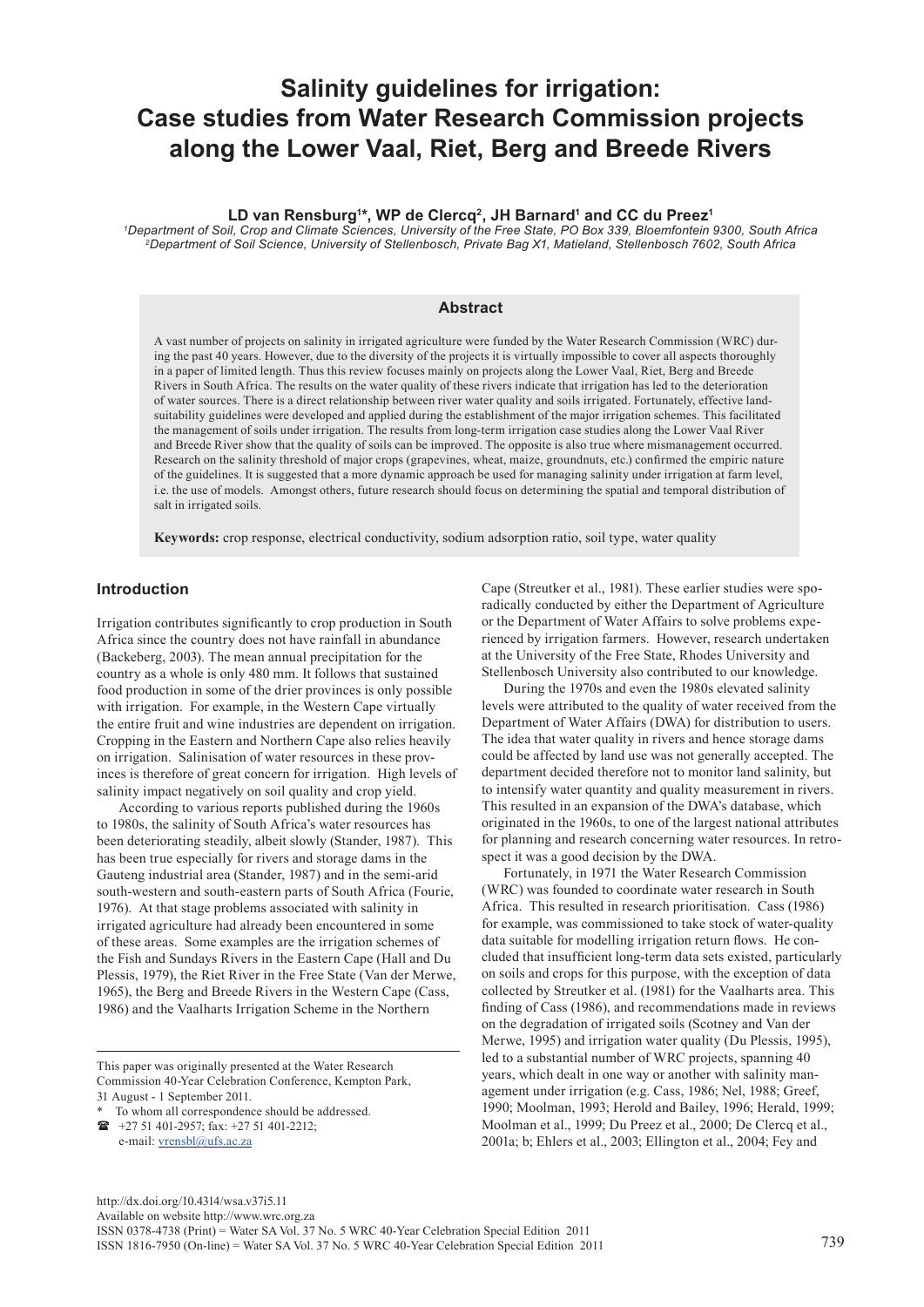

De Clercq*,* 2004; Cullis et al., 2005; Görgens and De Clercq, 2006; Viljoen et al., 2006; Ehlers et al.*,* 2007). The projects were diverse and covered topics such as hydrology, soils, crops, economy and modelling.

The diversity of the WRC projects makes it virtually impossible to cover all aspects thoroughly in a paper of limited length. Thus this paper focuses on salinity guidelines for irrigation with respect to selected rivers, soils and crops within the summer- and winter-rainfall regions. Case studies along the Vaal, Harts and Riet Rivers were selected to represent the summer-rainfall region and those along the Berg and Breede Rivers for the winter-rainfall region. The methodologies applied in these case studies are readily available in the relevant WRC reports and are therefore not repeated, except where essential to support results that are discussed herein.

# **Irrigation and river water quality**

This section focuses on the effect of irrigation on the quality of water along the course of selected rivers, namely the Lower Vaal River and its tributaries (Harts and Riet Rivers), Berg River and Breede River (Fig. 1). The Lower Vaal River and its tributaries are located in the summer-rainfall area, while the Berg and Breede rivers are situated in the winter-rainfall area. The Lower Vaal River and its tributaries supply water to irrigate 80 000 ha of land, viz*.* 58 000 ha along the Lower Vaal River, 19 500 ha along the Riet River and 2 500 ha along the Harts River. Farmers irrigate mainly field crops (maize, wheat, groundnuts, peas, oats, potatoes, etc.), pastures like lucerne and teff, and small areas of perennials (vineyards, pecans, citrus and olives) (Herold and Bailey, 1996; Ninham Shand, 2004). For the Berg River, only 6% of the land surface area is related to irrigation and explains the absence of an irrigation scheme. Thus land use is mainly allocated to dryland agriculture (mainly wheat). The Breede River Valley forms part of drainage region H (DWAF, 1986) and is an important agricultural area for the production of high-value crops under intensive irrigation. Irrigated agriculture accounts for more than 80% of the total water use in drainage region H. There is a wide and dynamic crop mix, but wine is the primary product with 65% of the area under wine-grape varieties. Other crops produced in the valley are peaches and apricots (13%), vegetables, mainly tomatoes (3%) and irrigated pastures (7%) (Moolman et al., 1999).

Since the 1950s, the Department of Water Affairs and Forestry (DWAF) collected water quality data on the major river systems in South Africa (Du Preez et al., 2000). The data were used to assess the broader impact of irrigation and other anthropogenic factors on the water quality of the selected rivers. The quality parameters were: calcium, magnesium, sodium, potassium, silicon, sulphate, chloride, fluoride, ammonium, nitrate, nitrite, phosphorus, pH, calcium carbonate (total alkalinity) and electrical conductivity (EC). Of these parameters, EC and sodium adsorption ratio (SAR, derived from Na, Ca and Mg concentrations) are discussed. The results of the long-term mean EC and SAR for the rivers have been summarised and are given in Table 1. It was not possible to estimate the 2020 impact of irrigation on the water quality of Berg and Breede Rivers.

#### **Lower Vaal River and tributaries**

The water quality of the Lower Vaal River reflects the irrigated agriculture sector, because water use by industries and municipalities is relatively low. The results in Table 1 show clearly that EC and SAR increased along the course of the rivers. For example, the Vaalharts Irrigation Scheme (Fig. 2) abstracts water from the Vaalharts weir (C2S1 class) and discharges most of the leachate and excess water into the Harts River. This management system causes the water quality of the Harts River to deteriorate from a C2S1 class (above discharge) to a C3S1 class (below discharge). The problem is that the water flows into Spitskop Dam where it is further used to irrigate mainly clay soils. Fortunately, the sodium load of the water is low and the EC is high, which means that the infiltration capacity of the soils is not seriously affected. However, users of Spitskop Dam water should be aware of this situation and the need to adopt best management practices to sustain irrigation farming in the long run. The long-term projection (2020) of Du Preez et al. (2000) indicated that the SAR will increase to just above 6, which implies that the hydraulic properties of the clay soils will be degraded. If this happens farmers might be forced to install artificial drains to leach the excess salts. Thus, the current water management option will bring about huge costs for future farming downstream of Vaalharts Irrigation Scheme. Excess water from Spitskop scheme drains back into the Vaal River near Delportshoop. The salt is then transported downstream where it blends with water from the Riet River.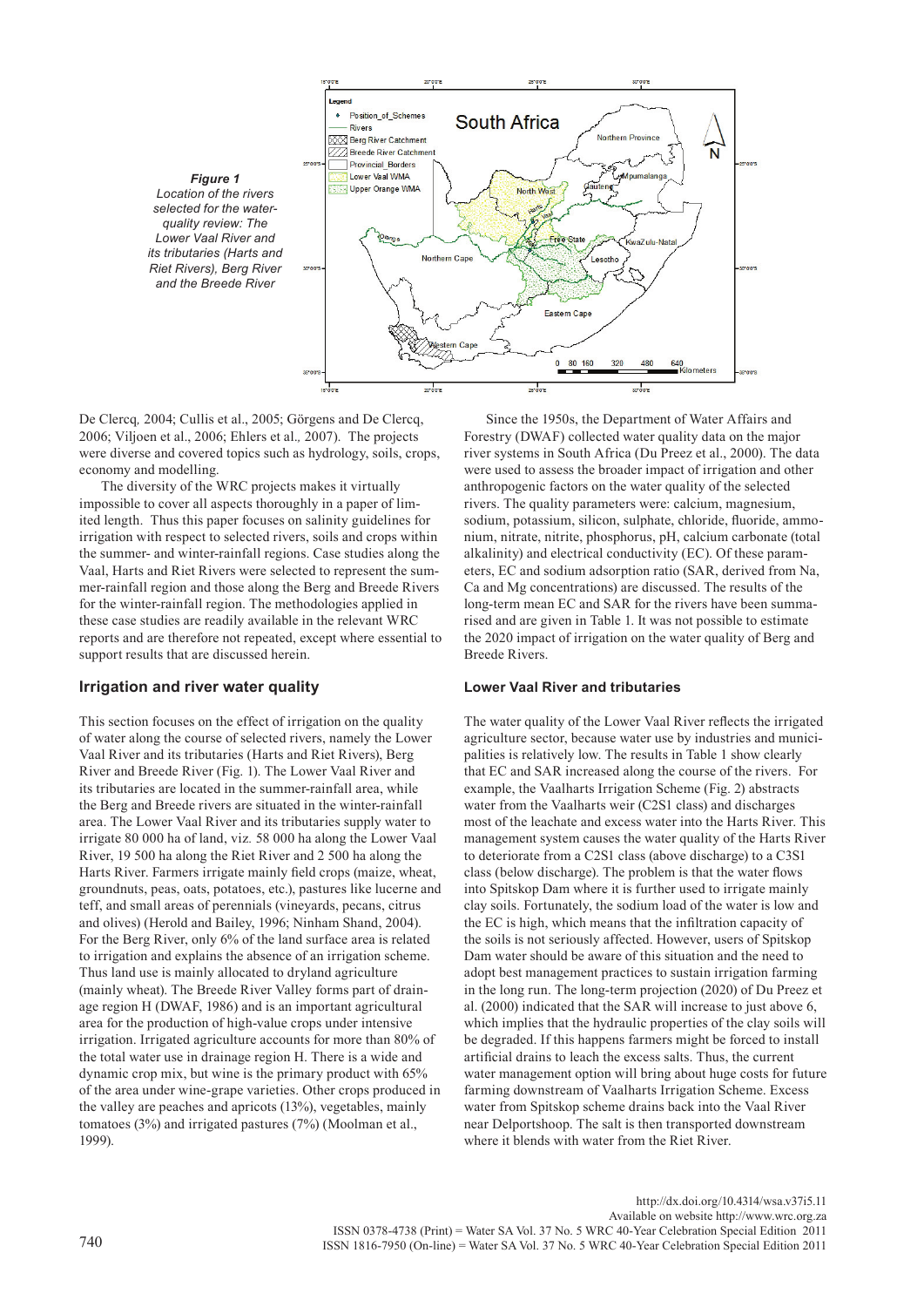|        | Table 1<br>Long-term mean electrical conductivity (EC, mS·m <sup>-1</sup> )<br>and sodium adsorption ration (SAR) for rivers<br>associated with selected irrigation schemes<br>(data from Du Preez et al., 2000) |           |                   |
|--------|------------------------------------------------------------------------------------------------------------------------------------------------------------------------------------------------------------------|-----------|-------------------|
| River  | <b>Measuring points</b>                                                                                                                                                                                          |           | Long-term<br>mean |
|        |                                                                                                                                                                                                                  | <b>EC</b> | SAR <sup>*</sup>  |
|        | Bloemhof Dam downstream to<br>Vaalharts Weir                                                                                                                                                                     | 52        | 1.2               |
|        | From Vaalharts Weir downstream to<br>Vaalharts confluence at Delportshoop                                                                                                                                        | 54        | 1.3               |
| Vaal   | From Delportshoop downstream to the<br>Vaal-Orange confluence                                                                                                                                                    | 72        | 1.8               |
|        | From the Vaal-Riet confluence, down-<br>stream to the Vaal-Orange confluence                                                                                                                                     | 74        | 1.9               |
|        | Schweizer-Reneke, downstream to<br>Taung                                                                                                                                                                         | 70        | 2.3               |
| Harts  | From Taung, downstream to<br>Delportshoop                                                                                                                                                                        | 115       | 2.4               |
|        | Upstream of Krugersdrift Dam                                                                                                                                                                                     | 48        | 1.16              |
| Modder | From Krugersdrift Dam downstream<br>to the confluence of Modder/Riet                                                                                                                                             | 63        | 1.49              |
|        | From Jacobsdal upstream                                                                                                                                                                                          | 51        | 1.43              |
| Riet   | Orange-Riet canal at Riet River<br>scheme                                                                                                                                                                        | 21        | 0.39              |
|        | Downstream of the confluence of the<br>Riet/Modder                                                                                                                                                               | 136       | 3.17              |
|        | Upstream of Hopetown                                                                                                                                                                                             | 17        | 0.33              |
| Orange | Between Hopetown and the Vaal-<br>Orange confluence                                                                                                                                                              | 19        | 0.38              |
|        | Downstream of the Vaal-Orange<br>confluence                                                                                                                                                                      | 23        | 0.53              |



Drastic measures were taken in the past to control the effluent of the irrigation sector along the Riet River (Fig. 3). Water of a high quality (C1S1) is transferred via the Orange-Riet Canal to the Jacobsdal Irrigation Settlement and the excess water as well as the drainage effluent is discharged into the Riet River. Despite this effort the water quality of the river downstream of the confluence of the Riet and Modder Rivers remained a C3S1 class. This can be ascribed to the salt load of the Modder River (C2S1), Riet River (C2S1) and the lithology of the catchment. The salts in the soils and sediments are mobilised through irrigation activities and the effluent drains to the river to be used by irrigators downstream. The 2020 prediction revealed that the EC will increase from long-term (1971-1997) average values of 136 mS·m-1 to 157 mS·m-1 and the SAR from 3.2 to 4.6. This implies that extension officers and advisors need to promote best management practices to avoid the negative impact of the salt load on soils and crops along the Riet River.

#### **Berg and Breede Rivers**

The water quality results of the rivers are presented in Table 2, and patterns along the main streams of the Berg and Breede Rivers are shown in Fig. 4 and Fig. 5, respectively. The chronic water shortage during the summer season due to the absence of rain is a major problem in these rivers. During this period water seeps from the crop fields into the tributaries, causing the water quality to deteriorate, as indicated in the results. This



*Layout of the Lower Vaal River with the Harts River as a tributary*



*Figure 3 Layout of Orange – Riet Irrigation Scheme, showing the Riet and Modder Rivers in relation to the Orange River* 

effect suggests that water flow in the river should be managed by the water user associations (WUAs). For example, the results indicated higher average EC values measured at the Nuy and Kogmanskloof River tributaries. During the period 1981 to 1990 the mean annual salinity rate increased for four of the principle tributaries of the Breede River between Worcester and Bonnievale. The mean annual salinity ranged from 38 mg·ℓ-1·a-1 for the Kogmanskloof River to 145 mg·ℓ-1·a-1 for the Poesjesnel River (Kienzle, 1990). Similar data exist for the Berg River and the natural trends of increased salinity at the time (1976 to 1990) are alarming. It is also quite evident from the Berg River data that the water quality of the main stream was affected by the tributaries, in most cases increasing the salinity of the Berg River.

Since both river systems also supply water to the fast-growing Cape Town metropolis, the lack of water during summer months is currently posing an increased problem for the farming communities of these catchments. De Villiers (2007) and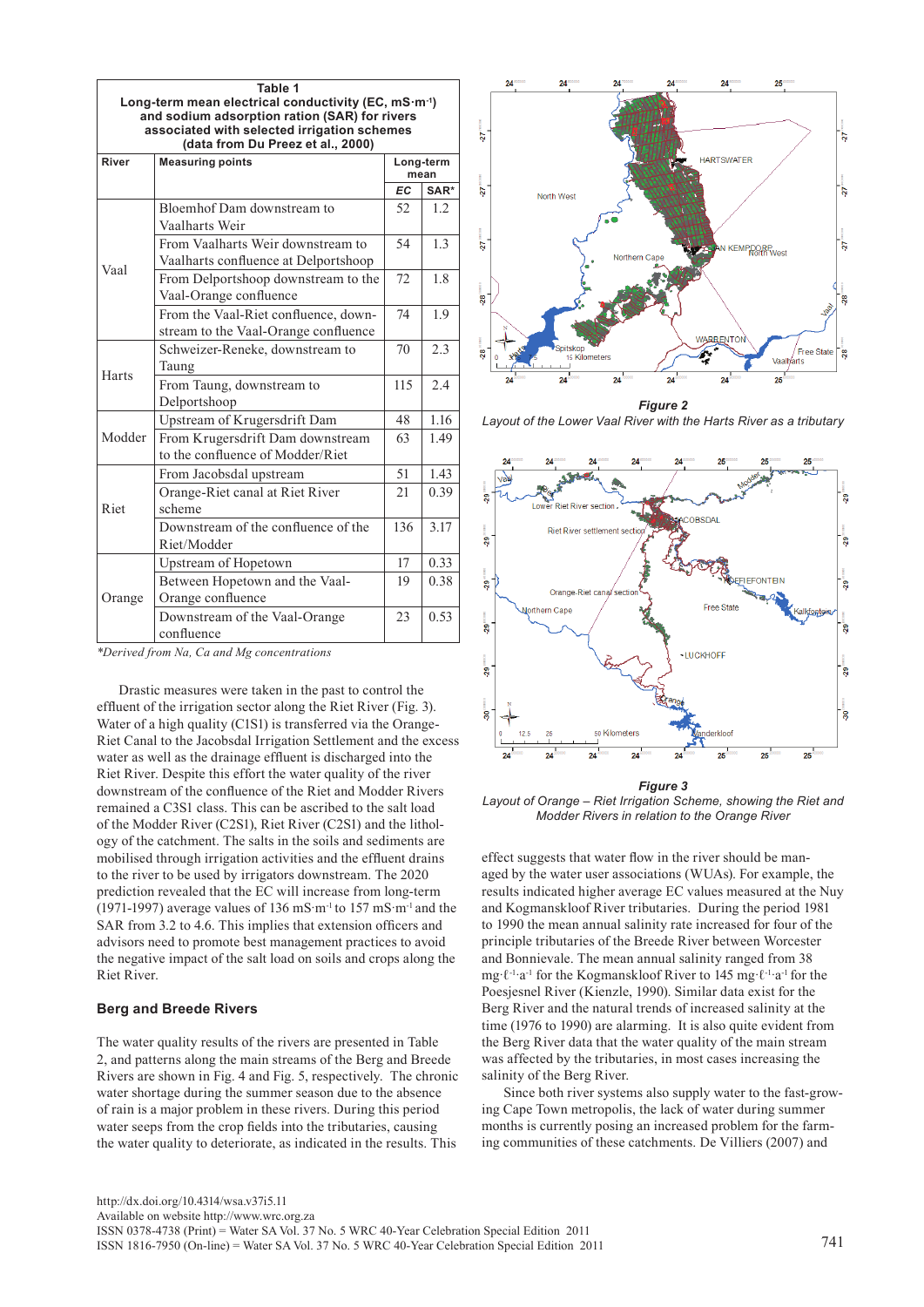| Table 2<br>The long-term median and maximum electrical<br>conductivity (EC) values for the Berg and Breede Rivers<br>of the Western Cape showing only selected measuring<br>points (De Clercq et al., 2001a) |                    |     |     |  |  |  |  |  |
|--------------------------------------------------------------------------------------------------------------------------------------------------------------------------------------------------------------|--------------------|-----|-----|--|--|--|--|--|
| $EC$ (mS $\cdot$ m $\cdot$ <sup>1</sup> )<br>$EC$ (mS $\cdot$ m $\cdot$ <sup>1</sup> )<br>River<br><b>Measurement point</b><br><b>Median</b><br><b>Maximum</b>                                               |                    |     |     |  |  |  |  |  |
|                                                                                                                                                                                                              | Paarl              | 10  | 19  |  |  |  |  |  |
|                                                                                                                                                                                                              | Hermon             | 21  | 42  |  |  |  |  |  |
| Berg                                                                                                                                                                                                         | Drieheuwels        | 24  | 68  |  |  |  |  |  |
|                                                                                                                                                                                                              | Misverstand        | 35  | 97  |  |  |  |  |  |
|                                                                                                                                                                                                              | Jantjiesfontein    | 82  | 481 |  |  |  |  |  |
|                                                                                                                                                                                                              | Ceres              | 24  | 60  |  |  |  |  |  |
|                                                                                                                                                                                                              | <b>Nekkies</b>     | 10  | 32  |  |  |  |  |  |
|                                                                                                                                                                                                              | Nuy River          | 385 | 653 |  |  |  |  |  |
| <b>Breede</b>                                                                                                                                                                                                | Le Chasseur        | 24  | 62  |  |  |  |  |  |
|                                                                                                                                                                                                              | Kogmanskloof River | 305 | 531 |  |  |  |  |  |
|                                                                                                                                                                                                              | Wolvendrift        | 70  | 320 |  |  |  |  |  |
|                                                                                                                                                                                                              | Drew               | 82  | 234 |  |  |  |  |  |
|                                                                                                                                                                                                              | Swellendam         | 53  | 171 |  |  |  |  |  |



# **Irrigation and soil quality**

## **Guidelines for evaluating irrigated soils**

Evaluation of the suitability of soils for irrigation is the key element in sustaining long-term quality of irrigated soils. This was the view of many soil scientists who surveyed soils of major irrigation schemes in South Africa; Sundays River, the Great Fish River and Hartbeespoort Dam (1912-1930), followed by Vaalharts, Pongola, Riet River and Lower Orange River (1930-1940). The surveyors were very strict in their application of soil suitability guidelines for irrigation. As they gained experienced they also improved these guidelines (Verster and Stofberg, 1974; MacVicar, 1976; Irrigation Planning Staff, 1980; Hensley and Laker, 1980; Bester and Liengme, 1989). The latest guidelines include 2 terrain properties (topography and the need for drainage), 4 soil physical properties (effective depth, texture, structure and coarse fragments) and 2 soil chemical properties (Schoeman, 1987). The norms for the 2 chemical properties (*EC*<sub>e</sub> and SAR) were established by United States Salinity Laboratory Staff (1969). Soils are classified as either saline ( $EC_e > 400$  mS·m<sup>-1</sup>, SAR < 15 and pH < 8.5); sodic  $(EC<sub>e</sub> < 400 \text{ mS} \cdot \text{m}^{-1}, \text{SAR} > 15 \text{ and } \text{pH} > 8.5) \text{ or} \text{ sodic-saline}$  $(EC_e > 400 \text{ mS} \cdot \text{m}^{-1}, \text{SAR} > 15 \text{ and pH} > 8.5)$ . Schoeman (1987) developed a 5-class land-suitability guide (classes ranging from Class I to Class V), incorporating 6 soil properties to derive the potential hazard of irrigation to the soil, crop and environment. For example, a Class I soil poses no hazard to the sustainable management of the soil, crop and environment and is regarded as highly suitable for irrigation. A Class V soil, on the other hand, is unsuitable for irrigation because of the potential hazard to the soil, crop and environment. Thus management inputs intensify from Class I to Class IV with Class V is perceived as non-irrigable.



# *Figure 4*

*The Berg River catchment indicating the river system and the major dams and the electrical conductivity (EC) measurements at selected points (see Table 2)*



*Figure 5*

*The Breede River catchment indicating the river system and the major dams and the electrical conductivity (EC) measurements at selected points (see Table 2)*

#### **National perspective on quality of irrigated soils**

Management of irrigated land is of utmost importance at national, local and farm level. For national purposes, Backeberg et al. (1996) estimated the area under irrigation for the provinces of South Africa (Table 3). The land was further divided into suitability classes: Class I is 'highly suitable', Class II 'suitable' and Class III 'risky'. These results indicate that 48% of the total irrigated area is regarded as 'highly suitable', 39% as 'suitable' and 13% as 'risky'. The irrigated land areas in Gauteng, Mpumalanga and North West are of a high quality, while Eastern Cape, KwaZulu-Natal, and Limpopo have significant portions of irrigated land in the risky class. The Western Cape has the largest area under irrigation, but a large portion (52 637 ha; 4% of the irrigated area of South Africa) falls in the 'risky' class (Class III). Thus, from these results a conclusion can be made that the soil quality of the irrigated land seems satisfactory. This can be attributed to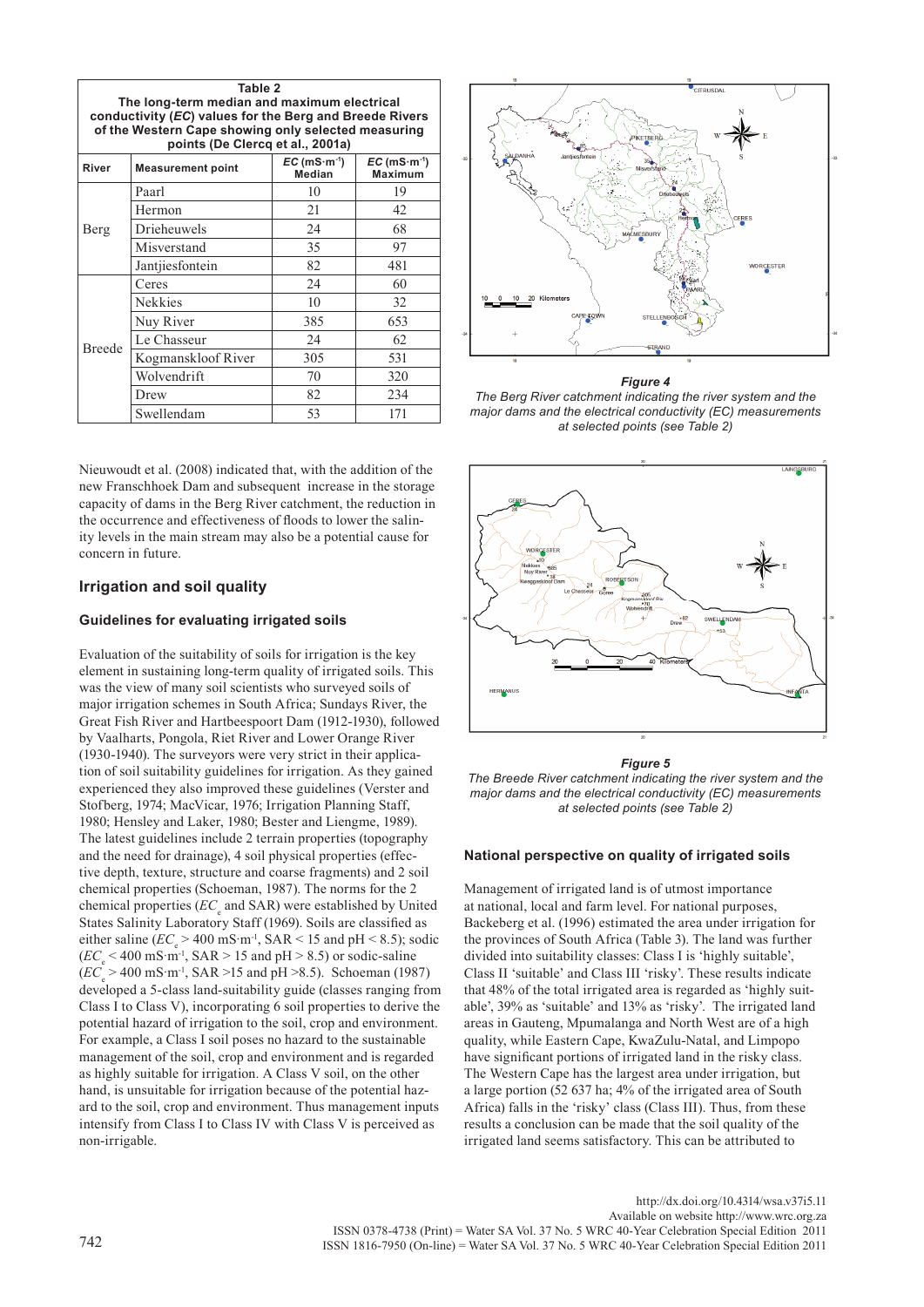**Table 3 Distribution of land (ha and percentage of total irrigated land) under irrigation in the different provinces of South Africa in relation to land suitability classes (data from Backeberg et al., 1996)**

| <b>Provinces</b>  | Class I |      | Class II |                | <b>Class III</b> |                | Total     |      |  |  |
|-------------------|---------|------|----------|----------------|------------------|----------------|-----------|------|--|--|
|                   | ha      | $\%$ | ha       | $\%$           | ha               | $\%$           | ha        | $\%$ |  |  |
| Eastern Cape      | 34 5 68 | 3    | 94 993   | $\mathcal{I}$  | 25 3 67          | 2              | 154 928   | 12   |  |  |
| <b>Free State</b> | 39 104  | 3    | 41 131   | 3              | 18 745           |                | 98 980    | 8    |  |  |
| Gauteng           | 16 925  |      | 6895     |                | 2864             | $\theta$       | 26 6 8 4  | 2    |  |  |
| KwaZulu-Natal     | 66 627  | 5    | 71 762   | 6              | 31 855           | 2              | 170 244   | 13   |  |  |
| Mpumalanga        | 129 225 | 10   | 25 4 26  | $\overline{2}$ | 2 7 6 9          | $\Omega$       | 157420    | 12   |  |  |
| Northern Cape     | 80 965  | 6    | 71 356   | 6              | 9 5 5 3          |                | 161 874   | 13   |  |  |
| Limpopo           | 61 752  | 5    | 46 898   | 4              | 26 4 96          | 2              | 135 146   | 10   |  |  |
| North West        | 83 660  | 6    | 16 30 6  |                | 3 3 5 2          | $\Omega$       | 103 318   | 8    |  |  |
| Western Cape      | 100 861 | 8    | 12 8038  | 10             | 52 637           | $\overline{4}$ | 281 536   | 22   |  |  |
| Total             | 613 687 | 48   | 502 805  | 39             | 173 638          | 13             | 1 290 130 | 100  |  |  |

|             | General description of soil-sampling sites and their properties along the Vaal River (Du Preez et al., 2000) |              |              |       | Table 4            |         |       |                                    |                              |
|-------------|--------------------------------------------------------------------------------------------------------------|--------------|--------------|-------|--------------------|---------|-------|------------------------------------|------------------------------|
| <b>Site</b> | Profile                                                                                                      | Soil<br>form | Irrigation   |       | <b>Water table</b> | $EC^*$  | SAR** | Salt<br>content<br>$(kq·ha-1·m-1)$ | <b>Difference</b>            |
|             |                                                                                                              |              | type         | Years | depth (mm)         |         |       |                                    | from<br>reference<br>profile |
| Vaalharts   | Virgin sand                                                                                                  | Hutton       | None         |       | $np^{***}$         | 18      | 0.6   | 423                                |                              |
|             | Irrigated sand                                                                                               | Bainsylei    | Flood        | 53    | 1600               | 90      | 1.3   | 2 0 0 2                            | $+1579$                      |
|             | Virgin clay                                                                                                  | Valsrivier   | None         |       | np                 | 76      | 5     | 5420                               |                              |
|             | Irrigated clay                                                                                               | Valsrivier   | Flood        | 53    | np                 | 128     | 2.7   | 4 3 7 9                            | $-1041$                      |
| Wildeklawer | Virgin sand                                                                                                  | Hutton       | None         |       | np                 | 40      | 0.7   | 1469                               |                              |
|             | Irrigated sand                                                                                               | Bainsylei    | Centre pivot | 53    | np                 | 137     | 2.2   | 4 5 4 5                            | $+3076$                      |
| Spitskop    | Virgin clay                                                                                                  | Arcadia      | None         |       | np                 | 63      | 2.3   | 2 5 7 8                            |                              |
|             | Irrigated clay                                                                                               | Arcadia      | Flood        | 53    | np                 | 464     | 7.3   | 22 864                             | $+20286$                     |
| Jackson     | Virgin sand                                                                                                  | Bloemdal     | None         |       | 1 300              | 153     | 7.5   | 4 6 17                             |                              |
|             | Irrigated sand                                                                                               | Bloemdal     | Centre pivot | 45    | 1 100              | 60      | 2.3   | 1868                               | $-2749$                      |
|             | Irrigated clay                                                                                               | Sepane       | Flood        | 45    | 1 200              | 1 2 2 4 | 19    | 84 750                             |                              |

*\*Electrical conductivity measured in a saturated paste*

*\*\*Sodium adsorption ratio, derived from Na, Ca and Mg concentrations \*\*\*np: not present*

the strong criteria of soil selection enforced by Department of Agriculture. However, soil quality can change rapidly under irrigation as will be seen in the next section.

## **Soil quality along the Vaal River**

The WRC report of Du Preez et al. (2000) provided insight into soil-quality changes caused by long-term irrigation. Du Preez et al. (2000) sampled virgin and irrigated soil profiles along the Vaal River. The profiles were sampled at Vaalharts, Spitskop, Wildeklawer, Zandbult and Jackson during March 1998 to a depth which was limited by either a hard layer (dry sandy loam and clay soils), a water table (some irrigated soils) or a maximum depth of 2 000 mm. Each profile was described *in situ* according to the format of Turner (1991) and classified according to the Soil Classification Working Group (1991).

Du Preez et al. (2000) used the following materials and methods: Every profile was marked in depth intervals of 200 mm and then sampled. Additional soil samples were also collected at the same depth intervals with either a Thompson or Edelman soil auger about 5 m away in all 4 wind directions from a profile pit. This was to check whether the salt content of a pit was representative of the site. The soil samples were dried at about 40°C, crushed to pass through a 2 mm sieve,

thoroughly mixed and stored in glass bottles until analysed using standard methods (The Non-Affiliated Soil Analysis Work Committee, 1990). The analyses included particle-size distribution (organic matter and carbonates were not removed, but the Calgon aliquot was increased from 10 mℓ to 50 mℓ and a hydrometer was used), electrical resistance and water content of a saturation paste, electrical conductivity (*EC*<sub>e</sub>) and cation (Ca, Mg and Na) content of the saturation paste extract. The concentrations of the cations were determined by atomic absorption spectrometry. SAR was estimated from the concentration of Na, Ca and Mg in the saturation paste extract.

The results of the soils sampled along the Vaal River are summarised in Table 4. In total 6 soil forms were identified: Hutton, Bloemdal, Bainsvlei, Valsrivier, Sepane and Arcadia forms (Soil Classification Working Group, 1991). None of the virgin soils were saline, sodic or sodic-saline.

Sandy soils, although highly suitable for centre-pivot irrigation systems, demand careful management. For example, the Hutton (fine sandy *Quartzipsamments*; Soil Survey Staff, 1999) form was sampled in Vaalharts and Wildeklawer. The soils were described as deep, fine sandy, dominantly red, freely drained, eutrophic and with parent material that originated from aeolian deposits. Such soils are highly suitable for centre-pivot irrigation (Class I) and to a lesser extent (Class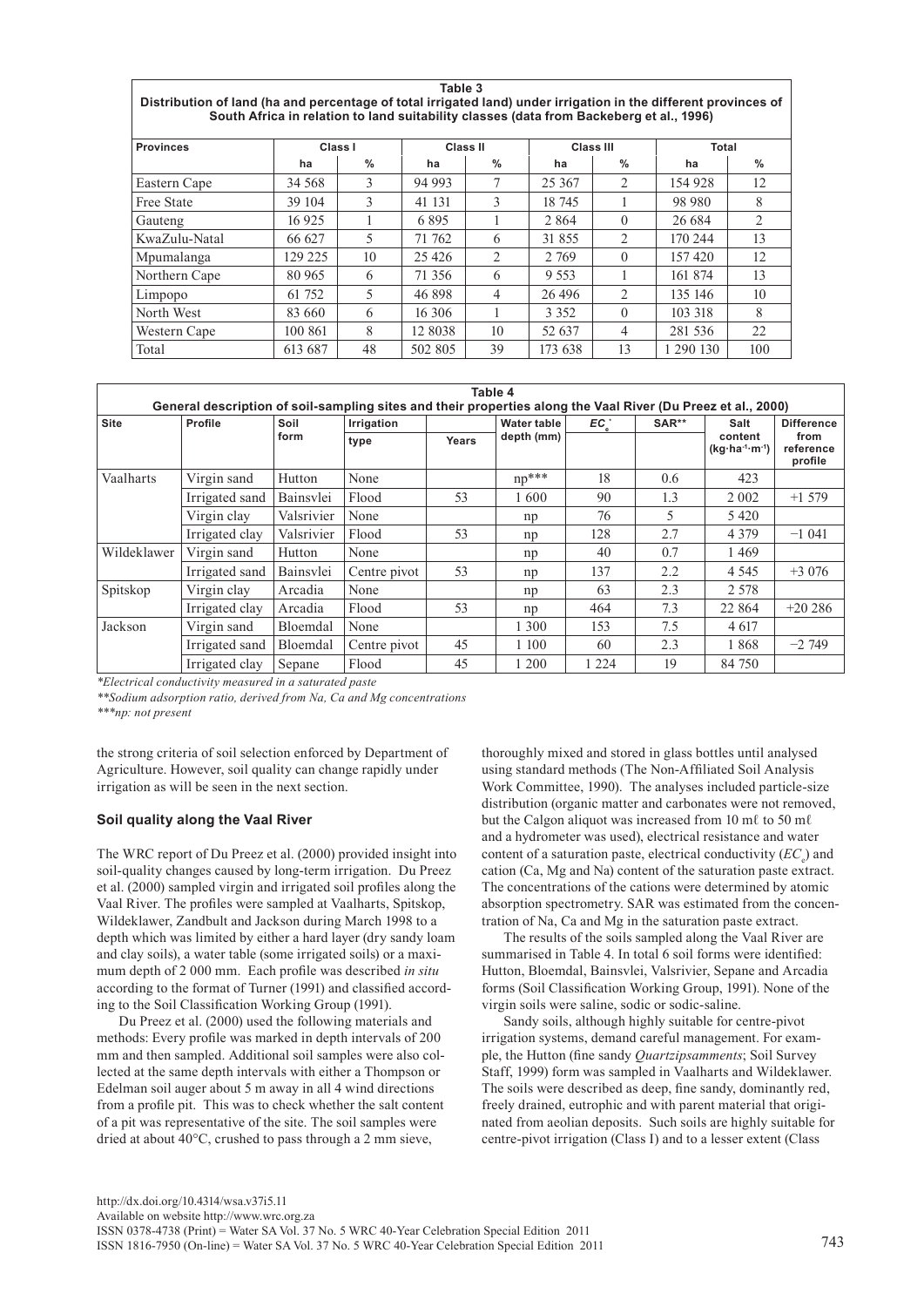II to Class III) for flood irrigation due to the high infiltrability and low water retention. These soils were extensively used under flood irrigation in the Vaalharts Irrigation Scheme, but they soon became waterlogged due to the impermeability of the underlying clay or lime in large areas of the scheme (Gombar and Erasmus, 1976). The other sandy soils, Bloemdal and the Bainsvlei soils sampled at Vaalharts, Wildeklawer and Jackson, offer similar managerial problems as the Hutton soils. Managers were forced to install artificial drainage systems to reclaim these soils in the Vaalharts and also in the Orange-Riet irrigation schemes. Since the occurrence of waterlogging in the late 1970s, centre-pivot irrigation has progressively replaced flood irrigation (Reinders et al., 2010) because water application can be controlled more accurately (Le Roux et al., 2007).

Swelling clay soils differ in their response to flood irrigation. This is evident when the salt content,  $EC_e$  and SAR of the irrigated Valsrivier (Vertic Paleargid) at Vaalharts and the Arcadia (Haplotorrets) of Spitskop are compared with their virgin profiles. The salt content of the irrigated Valsrivier was about 1 t·ha-1·m-1 lower than the corresponding virgin profile, while that of the Arcadia was about 20 t·ha-1·m-1 higher than the virgin profile. Le Roux et al. (2007) ascribed this to the morphological features of these soils. The Valsrivier has a fine sandy clay loam texture in the topsoil that gradually changes to fine sandy clay in the subsoil (200 mm - 600 mm) and deep subsoil (600 mm - 1 600 mm). The colour of the soil also changes from a dark brown in the topsoil to a very dark reddish brown in the subsoil and a dull reddish brown in the deep subsoil. Lime was present in the subsoil and in the deep subsoil, which probably helps to maintain the hydraulic conductivity in the strong, coarse angular blocky structure of the profile. In contrast, the Arcadia has a clayey texture throughout the profile. These clays have extreme swelling properties, which affect the hydraulic conductivity of the soil, depending on the  $EC_e$  and the SAR. The SAR increased from 2.3 to 7.3 and with that, fortunately, also the  $EC_e$ . This probably helped to maintain some hydraulic conductivity in the profile as shown by the long-term salt loss due to leaching as estimated by Van Rensburg et al. (2008). In conclusion, these 2 soil examples confirm the importance of matching soil qualities with irrigation methods. The soil quality of the Valsrivier improved after 5 years of irrigation and is rightfully treated as a Class III soil. The soil quality of the Arcadia deteriorates over time and should not be recommended for irrigation (Class V). The last comment is also applicable to the Sepane (Vertic Haplargids) soil at Jacksons where irrigation induced an SAR of 19 and an  $EC<sub>e</sub>$  of 1 224 mS·m<sup>-1</sup>, way beyond any acceptable norm.

### **Soil quality in the Berg River valley**

Another example of how irrigation has improved the soil quality is omnipresent in the Berg River valley. Görgens and De Clercq (2006) reported that irrigation of saline soils with Berg River water  $(EC<sub>i</sub>$  ranging between 25 mS·m<sup>-1</sup> and 75 mS·m<sup>-1</sup>) significantly reduced the  $EC_e$  and SAR of soils (Fig. 6). The results demonstrate that after 4 years of irrigation since 1996 (1996 indicates the oldest site with longest irrigation history), the salt in the soil approached equilibrium with the salt in the irrigation water. This was especially true for stony soils. A highly significant correlation was found between the stone content and the SAR of soils. This suggested that patches of high stone content in the soil constitute preferential flow paths resulting in zones with higher leaching and therefore a lower SAR (Moolman et al.*,* 1993). Since the soils of the Berg River



*Figure 6*

*The change in the standard deviation (a) and average (b) soil electrical conductivity (ECe ) since the inception of irrigation in a block of vineyards. Year refers to the time irrigation commenced in a particular block and sampling was done in all of the blocks during the year 2000.*



*Figure 7*

*Relationship between clay percentage, soil-water content and volume percentage stone (De Clercq, 2009)*

catchment are mostly stony, this phenomenon generally affects irrigation scheduling. Thus, in order to control drainage, relationships were established between clay percentage, soil-water content and percentage of volume the stone would occupy (Fig. 7). The ratios are generally used to determine water storage of especially stony soils, which governs the timing and amount of water application.

The capacity of soils to retain salts was indicated in a saline-water irrigation experiment carried out in the Breede River catchment by Moolman et al. (1999) and De Clercq et al. (2001a). A Trawal soil (varying between a soil family 1100 and 1200, Soil Classification Working Group, 1991) was irrigated with 6 qualities of irrigation water  $(30 \text{ mS} \cdot \text{m}^{-1}, 75 \text{ mS} \cdot \text{m}^{-1}, 150 \text{ m}^{-1})$ mS·m-1, 250 mS·m-1, 230 mS·m-1 and 500 mS·m-1) over a period of 8 years. They found that the soil had a threshold salinity level of about 550 mS·m<sup>-1</sup> (the threshold level refers to the maximum amount of salt that the soil could retain under the applied conditions) and that the soil irrigated with water with an EC of 150 mS·m-1 and higher, easily reached the threshold value and stayed there for the duration of the irrigation season. This was done using a 10% over-irrigation with each irrigation event and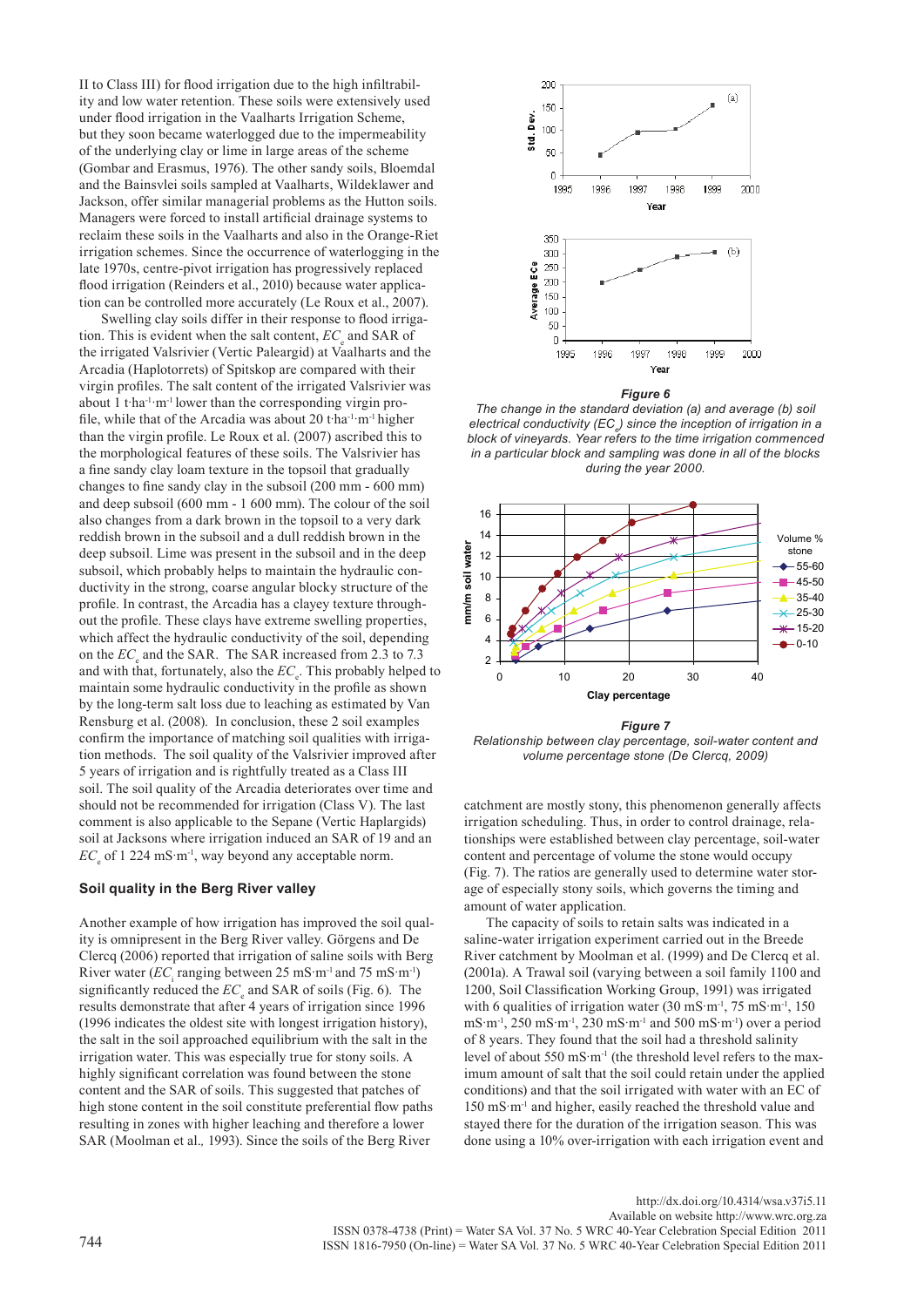all extra salt in the system was leached. This response therefore indicated that different soil types had specific salinity threshold values and when irrigated agriculture is planned for a region, the specific salinity threshold values, which can also relate to the cation exchange capacity of the soils, need to be kept in mind.

It was traditionally believed that dryland salinity in the predominantly semi-arid Berg River basin originates from the weathering of sedimentary rocks that had formed under the ocean. However, De Clercq et al. (2010) indicated that the regolith in this semi-arid coastal region contains an abundance of stored salts of marine origin, which accumulated meteorically over a very long period. During this period, either the climate was drier than at present and/or a vegetation cover prevailed. This resulted in less water being discharged from catchments than what presently occurs under the prevailing land use (mainly winter wheat), because of increased water extraction and/or reduced surface runoff. In the present context, it seems increasingly likely that regolith salinity in the Berg River basin is primarily climate-driven and that the role of finer grained Malmesbury shales is not mineralogical, but rather one of hydrological mediation. De Clercq et al. (2010) also indicated therefore that the occurrence of rainfall in the catchment could be correlated with occurrence of salinity and that a negative relationship exists between the 2 parameters (Fig. 8).

It was indicated for the Berg River catchment that the contribution of dryland salts to the water quality of the Berg River was much more significant than that of irrigation return flow. This can also be indicated by the relative percentages of land use in the Berg River catchment (Table 5).

# **Irrigation and soil water quality, and crop response**

Crops are injured by both the quality of irrigation water and quality of the soil water.The mechanism and type of injury induced by the 2 water sources are different, and the degree of the injury also varies amongst crops. Thus, the effect of the 2 sources on crops will be discussed separately.

*• Firstly, the quality of the irrigation water***:** Irrigation water that contains high concentrations of salt can damage the crop when the foliage is directly wetted with overhead irrigation. The severity of the damage depends on the leaf



## *Figure 8*

*Comparison of precipitation in mm and electrical conductivity (EC) in groundwater (Class 1 = 0 to 70 mS·m-1; Class 2 = 70 to 150 mS·m-1; Class 3 = 150 to 300 mS·m-1; Class 4 = 300 to 500 mS·m-1; and Class 5 = 500 to 1 000 mS·m1 )* 

characteristics and rate of salt absorption by the foliage (Maas, 1986). These properties differ widely amongst crops. For example, leaves of deciduous fruit trees (apricots, plums, etc.) absorb Na and Cl readily and are severely damaged. Citrus leaves absorb these ions at a slower rate, but still fast enough to cause damage. Avocado and strawberry leaves absorb salt so slowly that foliar injury is negligible. Maas (1986) grouped crops according to their relative sensitivity for salt absorption (Table 6), which is a handy guideline. However, Rhoades and Loveday (1990) stated that the degree of the foliar injury can also be influenced by managerial factors, such as the concentration of the salts in the irrigation water, the frequency of irrigation and the time of irrigation. The higher the concentration of the salt in the irrigation water, the higher the absorption of salt by the leaves. Similarly, a higher irrigation frequency will result in a higher salt concentration in the leaves. The time of irrigation is important because the risk of foliar injury increases as the potential evaporation increases. This is because the rate of absorption increases rapidly as the solution evaporates from the leaf and the salt is concentrated. Once the

|                      |           | Table 5                |           | Area of land use for various crops of the Swartland region (De Clercq et al., 2001a) |           |
|----------------------|-----------|------------------------|-----------|--------------------------------------------------------------------------------------|-----------|
| <b>Dryland crops</b> | Area (ha) | <b>Irrigated crops</b> | Area (ha) | Vegetable crops                                                                      | Area (ha) |
| Wheat                | 267 600   | Fruit                  | 4 2 6 0   | Potatoes                                                                             | 2 2 3 4   |
| Oats                 | 30 590    | Vegetables             | 7 2 9 0   | Onions                                                                               | 240       |
| Legume pastures      | 43 860    | Grapes                 | 16 600    | Tomatoes                                                                             | 70        |
| Other pastures       | 66 100    | Pastures               | 3690      | Peas                                                                                 | 900       |
| Other crops          | 73 920    | Other crops            | 460       | Sweet melon                                                                          | 160       |
| Fallow land          | 211 330   |                        |           | Other cucurbits                                                                      | 485       |
|                      |           |                        |           | <b>Brassicas</b>                                                                     | 720       |
|                      |           |                        |           | Carrots                                                                              | 220       |
|                      |           |                        |           | Green beans                                                                          | 140       |
|                      |           |                        |           | Sweet potatoes                                                                       | 110       |
|                      |           |                        |           | Beetroot                                                                             | 105       |
|                      |           |                        |           | Other                                                                                | 1900      |
| Total                | 693 400   |                        | 32 300    |                                                                                      | 7 2 8 4   |
| Percentage           | 94        |                        | 5         |                                                                                      |           |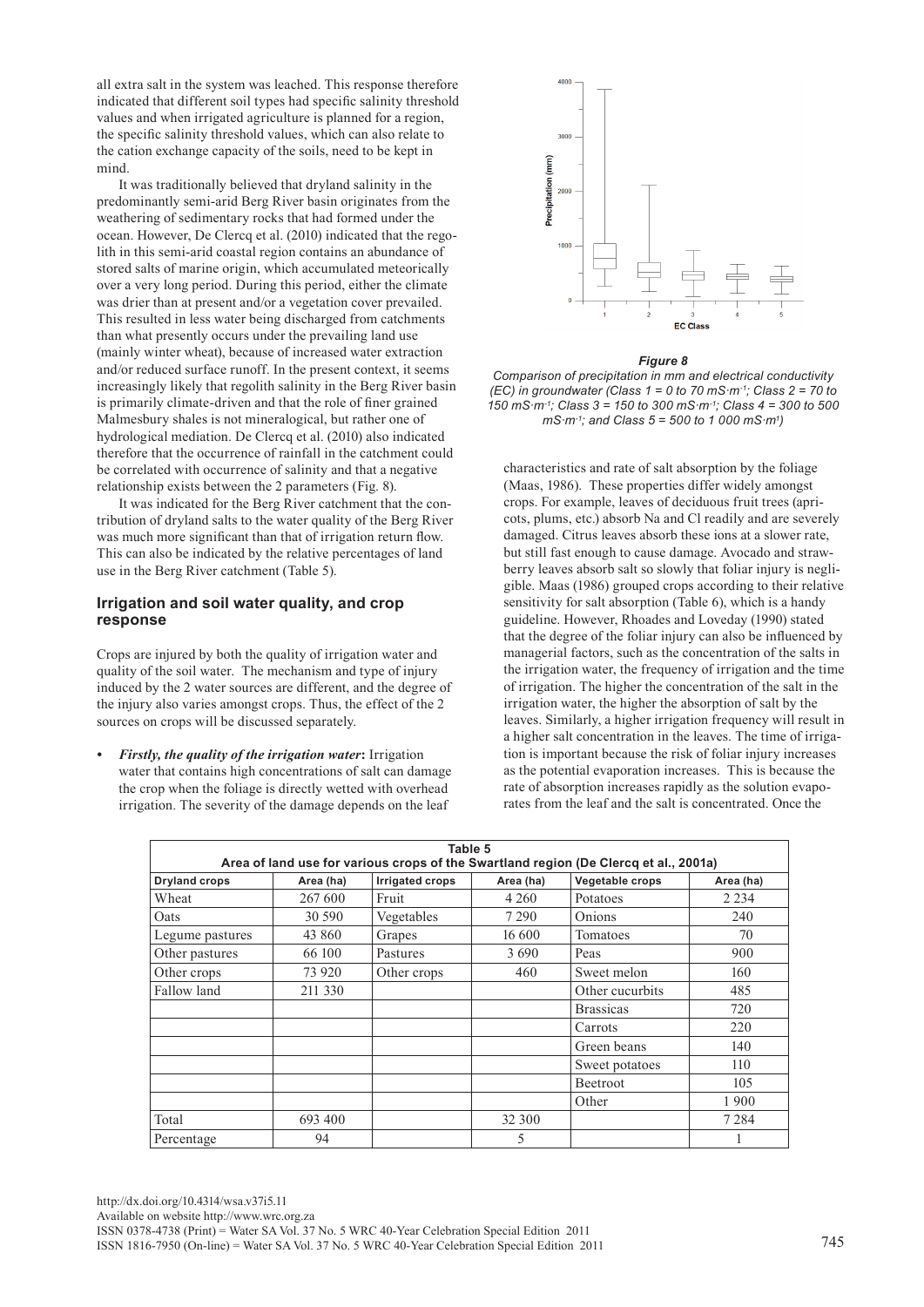| Table 6<br>Guidelines to manage the effect of irrigation water quality on crop<br>(Maas, 1986) <sup>a</sup> ; relative susceptibility of crops to foliar injury from saline<br>sprinkling waters |                                                                                   |           |             |  |  |  |  |
|--------------------------------------------------------------------------------------------------------------------------------------------------------------------------------------------------|-----------------------------------------------------------------------------------|-----------|-------------|--|--|--|--|
|                                                                                                                                                                                                  | Na or CI concentrations (mol·m <sup>-3</sup> ) causing foliar injury <sup>b</sup> |           |             |  |  |  |  |
| $<$ 5                                                                                                                                                                                            | $5 - 10$                                                                          | $10 - 20$ | >20         |  |  |  |  |
| Almond                                                                                                                                                                                           | Grape                                                                             | Alfalfa   | Cauliflower |  |  |  |  |
| Apricot                                                                                                                                                                                          | Pepper                                                                            | Barley    | Cotton      |  |  |  |  |
| Citrus                                                                                                                                                                                           | Potato                                                                            | Corn      | Sugar-beet  |  |  |  |  |
| Plum                                                                                                                                                                                             | Tomato                                                                            | Cucumber  | Sunflower   |  |  |  |  |
|                                                                                                                                                                                                  |                                                                                   | Safflower |             |  |  |  |  |
|                                                                                                                                                                                                  |                                                                                   | Sesame    |             |  |  |  |  |
|                                                                                                                                                                                                  |                                                                                   | Sorghum   |             |  |  |  |  |

*a Susceptibility based on direct accumulation through the leaves. <sup>b</sup>Foliar injury is influenced by production and environmental conditions.*

salts become dry, absorption stops (Maas, 1990). Thus, it is better to irrigate during the night than during the day.

*• Secondly, the quality of the soil water***:** Salt in the irrigation water will eventually be transferred to the soil during irrigation, changing the concentration and composition of salt in the soil water. Since only pure water evaporates at the soil and plant surfaces it implies that the salt will remain in the soil, unless leaching occurs. Thus, irrigation tends to concentrate the salt in soil water, which lowers the osmotic potential and hence the total soil water potential (matric plus osmotic) of the soil (Hillel, 1998). The corresponding decrease in the potential difference between the root xylem and surrounding soil solution results in less water being taken up under conditions of normally adequate water supply. If the transpiration falls below the daily water requirement, water stress and yield losses are inevitable (Moolman et al., 1999; Van Rensburg, 2010).

The degree of water stress and its effect on yields varies amongst crops. Thus, Maas and Hoffman (1977) established a simple equation to manage the effect of soil water quality  $(EC_{e})$ on crop yield:

$$
Y_r = 100 - b (EC_e - a)
$$
 (1)

where:

- $Y<sub>r</sub>$  = the percentage of the yield of the crop grown under saline conditions relative to that obtained under non-saline conditions
- $a =$  the threshold electrical conductivity (mS·m<sup>-1</sup>) of the saturated soil paste at which yield decreases commence
- $b =$  the percentage yield loss per unit increase in the electrical conductivity of the soil extract in excess of the threshold value
- $EC_e^{\dagger}$  electrical conductivity of the soil extract (mS·m<sup>-1</sup>)

The salt tolerance rating of selected crops based on their threshold value  $(mS·m^{-1})$  and slope of yield reduction  $(\% mS·m^{-1})$  is given in Table 7.

Ehlers et al. (2007) tested the thresholds for South African conditions using wheat, peas, beans and maize. Two experiments were conducted: A pot experiment in the glasshouse facility at the Bloemfontein main campus of the University of the Free State (UFS) and the other at the Field Research Facility of the Department of Soil, Crop and Climate Sciences (UFS). The second experiment used the field lysimeter facility at Kenilworth Experimental Field, about 15 km north-west of Bloemfontein  $(29°01'00"S, 26°08'50"E)$ . The details on the materials and methods of these experiments are described in Ehlers et al. (2007). The results for one of the crops are presented in Fig. 9, viz. a linear response relationship between relative biomass yield and EC of the soil water. The results of the intercept (threshold  $EC_{\text{env}}$ , mS·m<sup>-1</sup>) and slope (relative yield reduction per mS·m<sup>-1</sup>) represents the threshold which is calculated by means of Eq. (1). The thresholds of peas and 3 other crops are summarised in Table 7. From the results it is clear that the crop-specific thresholds and slope differ between the 2 experiments conducted by Ehlers et al. (2007). These thresholds also differ from those published by Rhoades and Loveday (1990; Table 7).

Salinity thresholds were also determined for grapevines in the Breede River. Details of the experiment were described by De Clercq et al. (2001b). The research was conducted at Robertson (33<sup>0</sup> 46'S, 19<sup>0</sup> 46'E) under conditions of intensive

| Table 7<br>Threshold soil water salinity ( $EC_{\text{sw}}$ , mS·m <sup>-1</sup> ) and slope (relative yield reduction per mS·m <sup>-1</sup> ) according to the regression analysis of the relationship between relative biomass yield and $EC_{\text{sw}}$ of the saline<br>treatments (Ehlers et al., 2007) |            |                                                                       |                          |            |                                                         |                  |  |  |
|----------------------------------------------------------------------------------------------------------------------------------------------------------------------------------------------------------------------------------------------------------------------------------------------------------------|------------|-----------------------------------------------------------------------|--------------------------|------------|---------------------------------------------------------|------------------|--|--|
| Crop                                                                                                                                                                                                                                                                                                           |            | Threshold $EC_{\scriptscriptstyle{\text{sur}}}$ (mS·m <sup>-1</sup> ) |                          |            | Slope (relative yield reduction; % mS·m <sup>-1</sup> ) |                  |  |  |
|                                                                                                                                                                                                                                                                                                                | Glasshouse | Field                                                                 | R and L**                | Glasshouse | Field                                                   | $R$ and $L^{**}$ |  |  |
| Wheat                                                                                                                                                                                                                                                                                                          | 331        | $\ast$                                                                | 860                      | $-0.0004$  | $-0.00011$                                              | $-0.0003$        |  |  |
| Beans                                                                                                                                                                                                                                                                                                          | 202        | 82                                                                    | 100                      | $-0.0009$  | $-0.00086$                                              | $-0.0019$        |  |  |
| Peas                                                                                                                                                                                                                                                                                                           | *          | 105                                                                   | $\overline{\phantom{a}}$ | $-0.0004$  | $-0.00096$                                              |                  |  |  |
| Maize                                                                                                                                                                                                                                                                                                          | *          | 499                                                                   | 170                      | $-0.0008$  | $-0.00073$                                              | $-0.0012$        |  |  |

*\* Negative value*

*\*\* Rhoades and Loveday (1990)*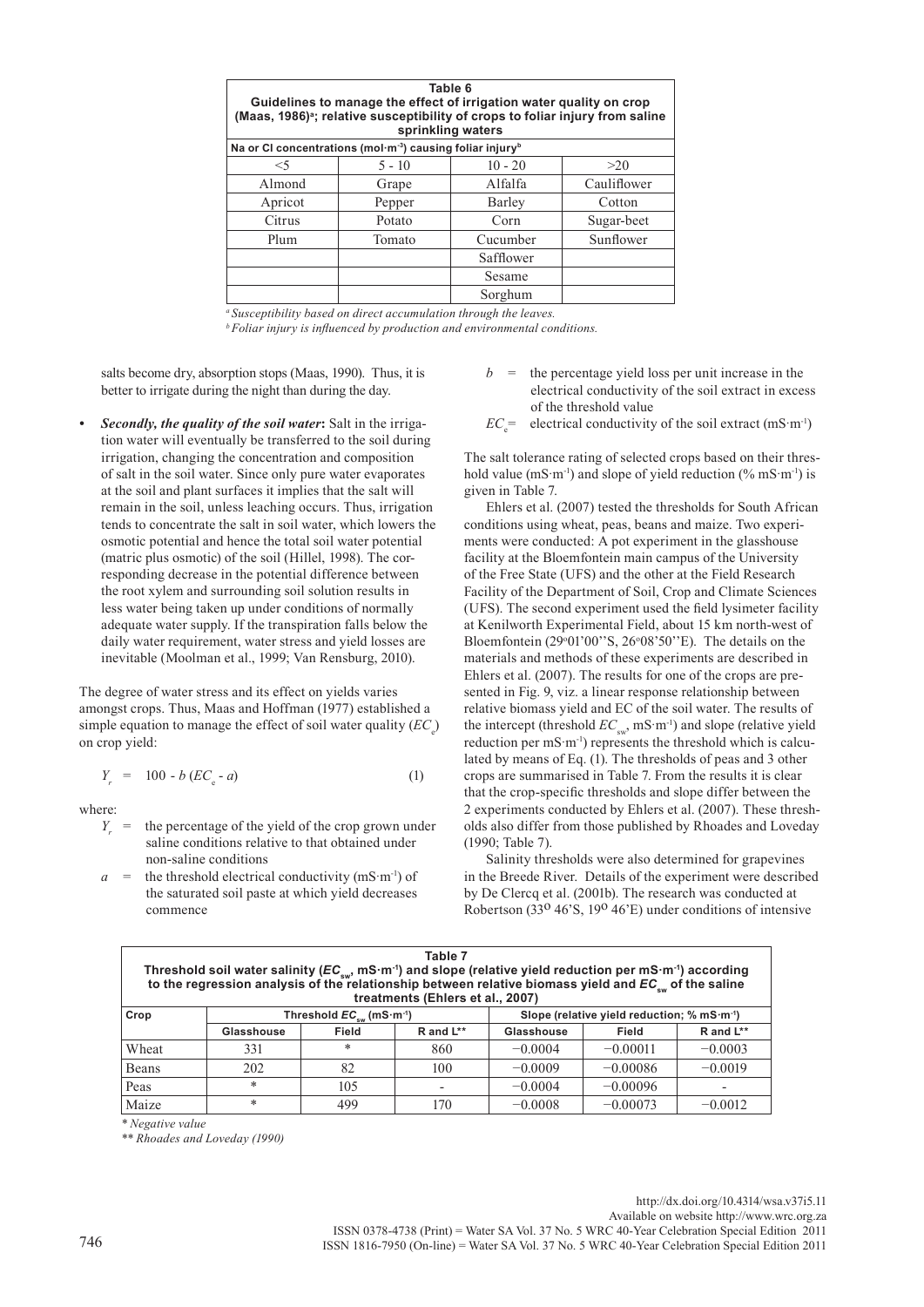

*Figure 9 The relationship between the relative biomass yield (BM<sub>ne</sub>) and mean seasonal soil-water salinity (EC<sub>sw</sub>) for peas (Ehlers et al., 2007)*



*Figure 10*

 $R$ elationships between relative yield and salinity (EC<sub>e</sub>) at *Robertson plotted for each year from 1992 to 1997. The data represent seasonal block means (after De Clercq et al., 2001b).*

irrigation and at Stellenbosch (33<sup>o</sup> 58'S,  $18<sup>o</sup>$  50'E) where supplemental irrigation was applied. In both vineyards the soilwater and soil salinity regimes were measured continuously using a neutron probe and suction cup samplers. Vegetative and reproductive growth was monitored at selected phenological growth stages. The results showed no threshold salinity *EC*<sub>e</sub> value and yield decreased progressively above *EC*<sub>e</sub> of 75  $\text{mS·m}^{-1}$  at a rate of about 3% per 10 mS m<sup>-1</sup> (Fig. 10), which is 3 times higher than the decreasing rate reported by Maas and Hoffman (1977) as quoted by Ayers and Westcot (1985). A pattern seemed to have emerged, suggesting that, irrespective of whether the inhibitory effect of the saline irrigation treatments on yield is osmotic, toxic (Na and/or Cl), or both, the threshold level remains the same over a number of irrigation seasons, but the sensitivity of the crop to levels beyond the threshold increases with the number of seasons of exposure. Irrespective of the specific cultivar response function, the response pattern changed over time and the effect of the treatments was cumulative over time. This result indicated a very important management implication because it suggested that even moderately acceptable water by current standards may, in the longer term, and not necessarily because of soil deterioration, have cumulative debilitating effects leading to premature failure of the vineyard (De Clercq et al., 2001b).

Thus, the results confirmed the view of Maas (1986) that the salt-tolerance guidelines cannot provide a fully accurate, quantitative measure of crop yield losses to be expected from salinity for every situation. The actual response to salinity varies with growth conditions such as climate, irrigation

management, agronomic management and crop response to saline conditions.

Based on the above results, Ehlers et al. (2007) determined the effect of water quality on the water production function of crops. The hypothesis was that the reduction in water uptake induced by osmotic potential of the soil water should correlate with the reduction in yield. The relationship as proposed by Stewart et al. (1977) was used to determine reduction of crop yields:

$$
1 - \frac{Y_a}{Y_m} = b \left[ 1 - \left( \frac{ET_a}{ET_m} \right) \right] \tag{2}
$$

where:

- 
- *Y*<sub>a</sub> = actual crop biomass yield (t·ha<sup>-1</sup>) of a treatment  $Y_m$  = biomass yield (t·ha<sup>-1</sup>) of the control treatment w biomass yield (t·ha<sup>-1</sup>) of the control treatment with no water stress
- $ET$  = actual crop evapotranspiration (mm) of a saline treatment
- $ET_m$  = potential crop evapotranspiration (mm) of the control treatment
- $b =$  slope of the relationship between relative yield and relative evapotranspiration

Taking  $Y_m$  and  $ET_m$  as the biomass yield and evapotranspiration (*ET*) of the control treatments, the analysis of the results gives a linear relationship between relative evapotranspiration and relative yield as illustrated by Fig. 11 for the combined data of all of the crops. This is a clear indication that the relative decrease in growth of all the crops was directly proportional to the relative decrease in *ET* caused by the decreasing osmotic potential with increased salinity. Hence, this proves that, irrespective of the differences in salt tolerance of the different crops, in all cases the reduction in growth was proportionally related to the increase in plant-water stress induced by lower water uptake. From the results it is clear that the guidelines provided in the literature are rather static, while a more dynamic approach is required. This can only be achieved through models such as SWB and SWAMP (Singels et al., 2010).

## **Conclusion and recommendations**

This review shows that remarkable progress has been made on salinity research over the past 40 years since the establishment of the WRC. The diversity and range of the WRC projects makes it virtually impossible to cover all aspects thoroughly in a paper of limited length. Thus, it was decided to narrow the focus down to salinity guidelines associated with the management of rivers, soils and crops. From the research examples used in the Lower Vaal, Riet, Berg and Breede Rivers it has been shown that the quality of the river water depends heavily on the management of the irrigated soils and crops. Fortunately, very effective soil-suitability guidelines for the selection of irrigation soils were developed and enforced by the government during the development of major irrigation schemes. However, management plays a pivotal role in sustaining the quality of the soils. Long-term irrigation case studies along the Lower Vaal River and Breede River showed that the quality of soils can be improved with irrigation. The opposite is also true where mismanagement has occurred. Research on the salinity threshold values of the major crops (grapevines, wheat, maize, groundnuts, etc.) confirmed the empiric nature of the guidelines. It was suggested that a more dynamic approach be used for managing salinity under irrigation at farm level, i.e. the use of models.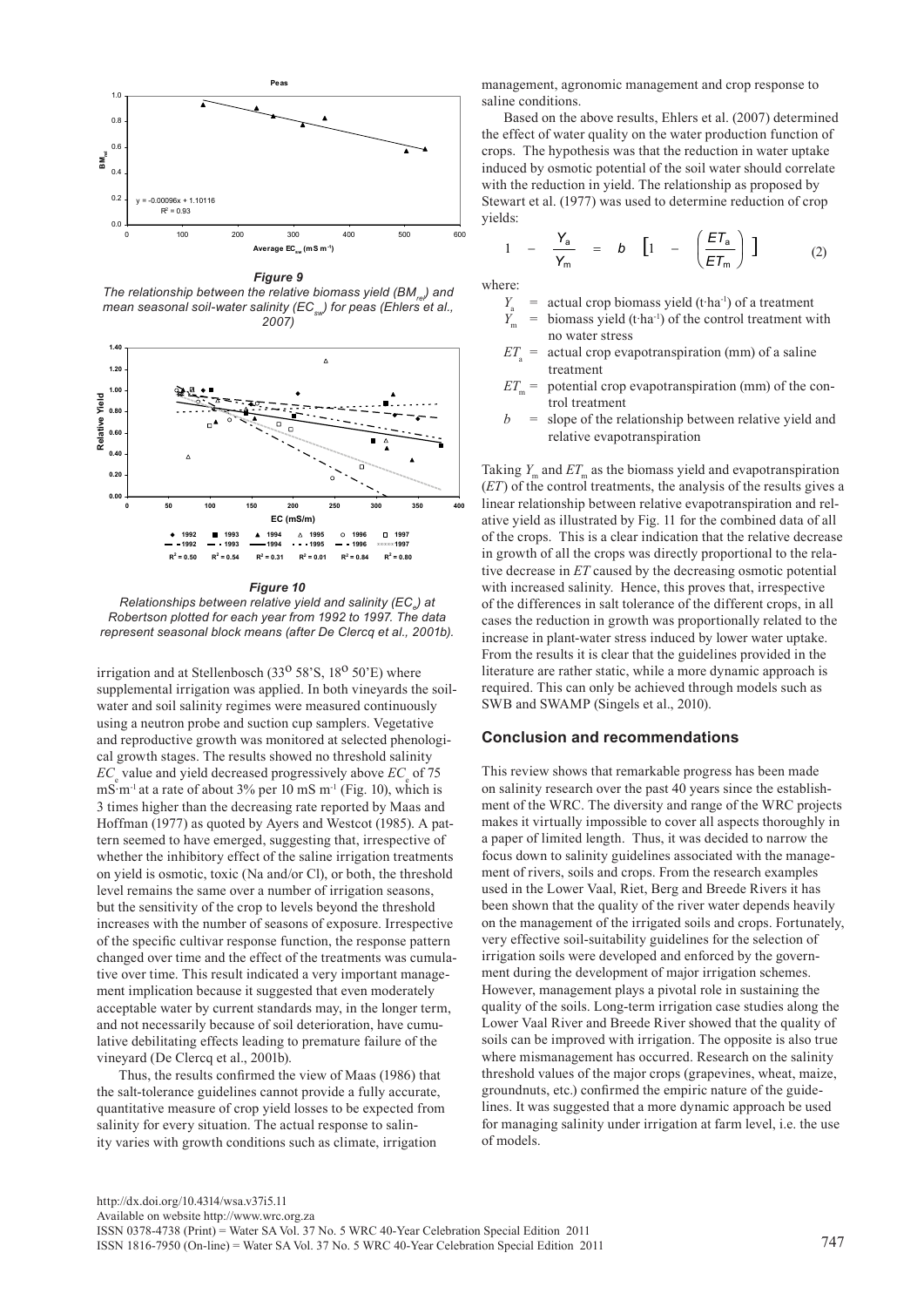

*Figure 11*

*Relationship between the relative biomass yield (BM<sub>re</sub>) and the relative cumulative evapotranspiration (Cum ET<sub>re</sub>) for all the crops (Ehlers et al., 2007)*

The following are considered to be important research and development needs:

- The effect of irrigation on the quality of soils needs to be determined for the major irrigation schemes. The last survey was done in the late 1980s.
- Survey methods for determining the spatial and temporal distribution of salt in soils should be developed and tested.
- Survey methods for determining the spatial and temporal distribution of waterlogging in irrigated fields.
- The combined effect of salinity and waterlogging on crops.
- Formulation of best salinity management practices and the application thereof on field, farm and scheme level.

# **References**

- AYERS RS and WESTCOT DW (1985*)* Water Quality for Agriculture. FAO Irrigation and Drainage Paper No. 29 REV 1. FAO, Rome. 174 pp.
- BACKEBERG GR (2003) Water usage and irrigation policy. In: Nieuwoudt L and Groenewald J (eds.) *The Challenge of Change: Agriculture, Land and the South African Economy*.University of Natal Press, Pietermaritzburg, South Africa.
- BACKEBERG GR, BEMBRIDGE TJ, BENNIE ATP, GROENE-WALD JA, HAMMES PS, PULLEN RA and THOMSON H (1996) Policy Proposal for Irrigated Agriculture in South Africa. WRC Report No. KV96/96. Water Research Commission, Pretoria, South Africa. 119 pp.
- BESTER HC and LIENGME DP (1989) The Evaluation of Land for Irrigation: A Literature Review*.* SIRI Report no GB/A/90/3. Soil and Irrigation Research Institute, Pretoria, South Africa. 22 pp.
- CASS A (1986) Irrigation Return Flow Water Quantity and Quality Modelling in South Africa*.* Dept. of Soil Science, University of Natal, Pietermaritzburg, South Africa. 110 pp.
- CULLIS J, GÖRGENS A and ROSSOUW N (2005) First Order Estimate of the Contribution of Agriculture to Non-Point Source Pollution in Three South African Catchments: Salinity, Nitrogen and Phosphorus*.* WRC Report No. 1467/2/05. Water Research Commission, Pretoria, South Africa. 73 pp.
- DE CLERCQ WP, FEY MV, MOOLMAN JH, WESSELS WPJ, EIGENHUIS B and HOFFMAN E (2001a) Establishing the Effects of Saline Irrigation Water and Managerial Options on Soil Properties and Plant Performance*.* WRC Report No. 695/1/01. Water Research Commission, Pretoria, South Africa. 220 pp.
- DE CLERCQ WP, FEY MV, MOOLMAN JH, WESSELS WPJ, EIGENHUIS B and HOFFMAN E (2001b) Experimental Irrigation of Vineyards with Saline Water. WRC Report No. 522/1/01. Water Research Commission, Pretoria, South Africa. 220 pp.
- DE CLERCQ WP, JOVANOVIC N, FEY M (2010) Land Use Impacts on Salinity in Berg River Water: Research on Berg River Water Management. WRC Report No. 1503/1/10. Water Research Commission, Pretoria, South Africa. 126 pp.
- DE VILLIERS S (2007) The deteriorating nutrient status of the Berg River, South Africa. *Water SA* **33** 659-664.
- DU PLESSIS HM (1995) Researching and applying measures to conserve natural irrigation resources. *Proc. South African Irrigation Symposium.* 4-6 June 1991, Durban*.* WRC Report No. TT 71/95. Water Research Commission, Pretoria, South Africa. 61-69.
- DU PREEZ CC, STRYDOM MG, LE ROUX PAL, PRETORIUS JP, VAN RENSBURG LD and BENNIE ATP (2000) Effect of Water Quality on Irrigation Farming along the Lower Vaal River: The Influences on Soils and Crops. WRC Report No. 740/1/100. Water Research Commission, Pretoria, South Africa. 157 pp.
- DWAF (DEPARTMENT OF WATER AFFAIRS AND FORESTRY, SOUTH AFRICA) (1986) Management of the water resources of the Republic of South Africa. Department of Water Affairs, Pretoria, South Africa. 419 pp.
- EHLERS L, BARNARD JH, DIKGWATLHE SB, VAN RENSBURG LD, CERONIO GM, DU PREEZ CC and BENNIE ATP (2007) Effect of Irrigation and Water Table Salinity on the Growth and Water Use of Selected Crops*.* WRC Report No. 1359/1/06. Water Research Commission, Pretoria, South Africa. 150 pp.
- EHLERS L, BENNIE ATP and DU PREEZ CC (2003) The Contribution of Root Accessible Water Tables Towards the Irrigation Requirements of Crops*.* WRC Report No. 1089/1/03. Water Research Commission, Pretoria, South Africa. 148 pp.
- ELLINGTON RG, USHER BH and VAN TONDER GJ (2004) Quantification of the Impact of Irrigation on the Aquifer Underlying the Vaalharts Irrigation Scheme*.* WRC Report No. 1322/1/04. Water Research Commission, Pretoria, South Africa. 163 pp.
- FEY MV and DE CLERCQ WP (2004) A Pilot Study Investigating the Role of Dryland Salinity in the Quality of the Water of the Berg River*.* WRC Report No. 1342/1/04. Water Research Commission, Pretoria, South Africa. 83 pp.
- FOURIE JM (1976) Mineralization of Western Cape Rivers: An Investigation into the Deteriorating Water Quality Related to Drainage from Cultivated Lands along Selected Catchments, with Special Reference to the Great Berg River. Ph.D. Thesis, University of Stellenbosch, Stellenbosch, South Africa. 146 pp.
- GOMBAR O and ERASMUS CJH (1976) Vaalharts Ontwateringsprojek*.* Technical Report No. GH2897. Department of Water Affairs, Pretoria, South Africa. 60 pp.
- GÖRGENS A and DE CLERCQ WP (2006*)* Water Quality Information Systems for Integrated Water Resource Management: The Riviersonderend-Berg River System. WRC Report No. TT 262/06. Water Research Commission, Pretoria, South Africa. 34 pp.
- GREEF GJ (1990) Detailed Geohydrological Investigations in the Poesjesnel River Catchment in the Breede River Valley with Special Reference to Mineralization. WRC Report No. 120/1/90. Water Research Commission, Pretoria, South Africa. 238 pp.
- HALL GC and DU PLESSIS HM (1979) The Effects of Irrigation in the Upper Reaches of the Sundays River on Chloride Concentration in Lake Mentz – A Rough Estimate. WRC Co-ordinating Research and Development Committee for Water Quality report. Water Research Commission, Pretoria, South Africa. 120 pp.
- HENSLEY M and LAKER MC (1980) A proposed integrated procedure for the identification, delineation, evaluation and planning of irrigable land. *Proc. 9th National Congress of Soil Sci. Soc. of S.A.* Tech. Comm. No.174. Department of Agriculture, Forestry and Fisheries, Pretoria, South Africa. 15-22.
- HERALD J (1999) Hydrosalinity Studies in the Coerney Valley. Volume 1: Final Report. WRC Report No. 195/1/99. Water Research Commission, Pretoria, South Africa. 133 pp.
- HEROLD CE and BAILEY AK (1996) Long Term Salt Balance of the Vaalharts Irrigation Scheme. WRC Report No. 420/1/96. Water Research Commission, Pretoria, South Africa. 120 pp.
- HILLEL D (1998) *Environmental Soil Physics.* Academic Press, London. 757 pp.
- IRRIGATION PLANNING STAFF (1980) A method of evaluating land for irrigation development. Proc. 9<sup>th</sup> National Congress of Soil *Sci. Soc. of S.A.* Tech. Comm. No. 174. Department of Agriculture, Forestry and Fisheries, Pretoria, South Africa. 10-14.
- KIENZLE SW (1990) The Salinity of the Breede River and Its Tributaries Between Brandvlei Dam and HMO4: Summary of

ISSN 0378-4738 (Print) = Water SA Vol. 37 No. 5 WRC 40-Year Celebration Special Edition 2011 <sup>748</sup> ISSN 1816-7950 (On-line) = Water SA Vol. 37 No. 5 WRC 40-Year Celebration Special Edition 2011